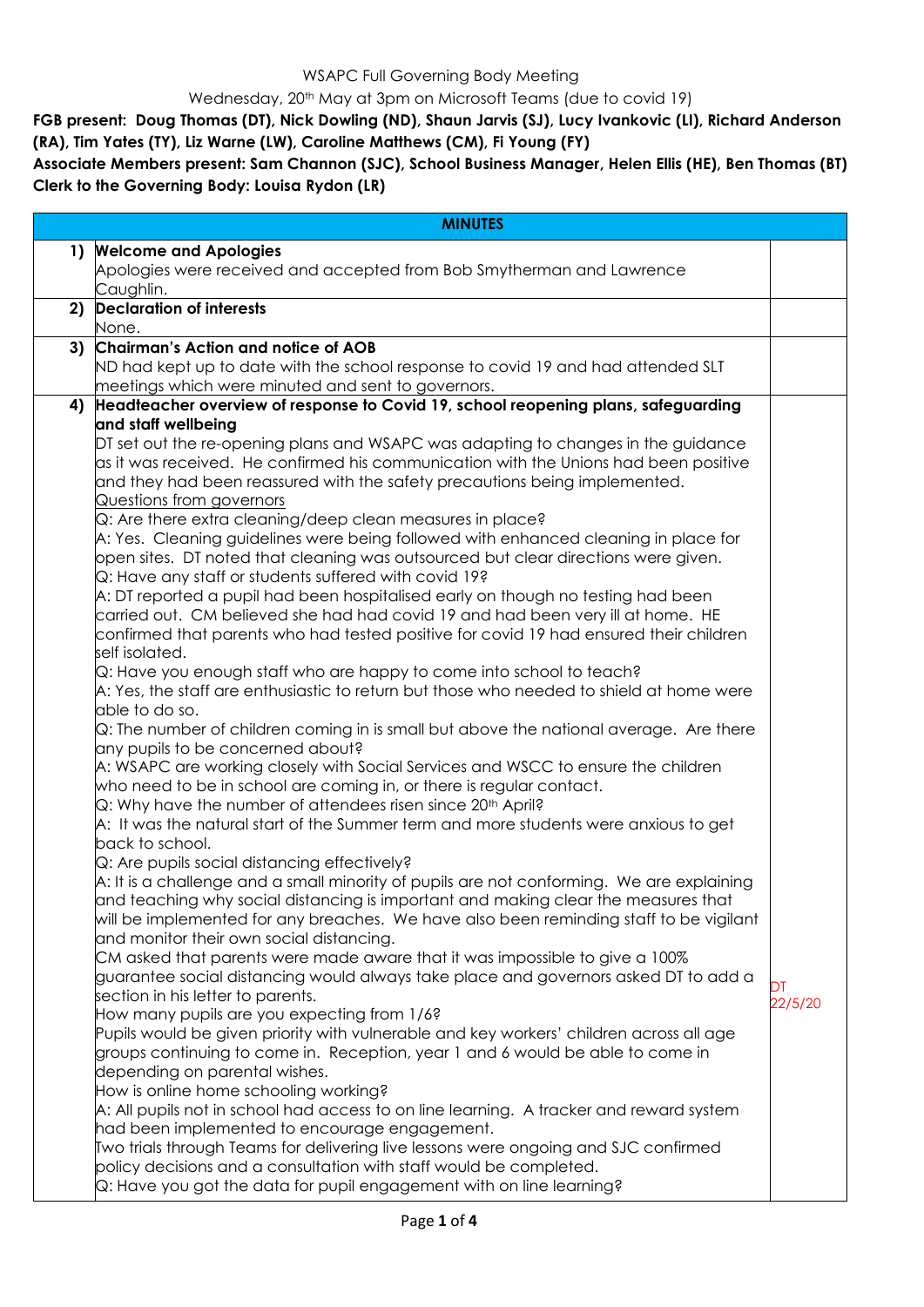|    | $\mathsf A\mathpunct{:}$ The tracker system had only just been started but as soon as the data had been             | <b>BT</b> |
|----|---------------------------------------------------------------------------------------------------------------------|-----------|
|    | collected, BT to forward to governors.                                                                              | 1/7/20    |
|    | Q: Have you lost track of any pupils?                                                                               |           |
|    | A: No, not from a safeguarding perspective. The welfare team had robust procedures                                  |           |
|    | in place to maintain contact with pupils.                                                                           |           |
|    | LI confirmed as safeguarding governor, HE was keeping her up to date with                                           |           |
|    | developments and she had been impressed with the safeguarding practices.                                            |           |
|    | Q: What if pupils do not have the access to technology?                                                             |           |
|    | A: Pupils were sent home with paperwork to do at the beginning of the lockdown and                                  |           |
|    | some had asked for more. Currently, for safety reasons, the completed work was not                                  |           |
|    | being sent back to school but they were looking into ways to track and reward these                                 |           |
|    | students' work. CM reported that she had one pupil who preferred working on paper                                   |           |
|    | and his mother then posted the work online back to the school.                                                      |           |
| 5) | End of year 2019/20 finance report                                                                                  |           |
|    | The provisional close down was £70,333.16 and SJC broke down the carry forward                                      |           |
|    | figures. Governors recognised the positive impact of the careful three year financial                               |           |
|    | planning and the ability to be responsive and flexible to deliver an enhanced provision.                            |           |
|    | Questions                                                                                                           |           |
|    | Q: Has money been allocated to CPD?                                                                                 |           |
|    | Yes, £30,000. SJ reported on the amount of training covered and the benefit of                                      |           |
|    | introducing subject leads.                                                                                          |           |
|    | Q: Can you explain what you mean by the 'reputational challenge'?                                                   |           |
|    | A: WSCC had carried out a number of AP reviews with schools but had failed to                                       |           |
|    | progress them. HE felt a number of schools felt it was WSAPC who were blocking any                                  |           |
|    | progress so it was important that the good work of WSAPC was promoted fully to                                      |           |
|    | $\,$ schools. She believed the Inclusion team had a good reputation in schools and BT                               |           |
|    | commented on the number of requests for advice WSAPC received from schools.                                         |           |
|    | $$J$ highlighted the value of having a good public relations/marketing set up and how                               |           |
|    | schools revised their perception of schools when they engaged with/visited WSAPC.                                   |           |
|    | Partner.                                                                                                            |           |
|    | $\Omega$ : Was the WSCC aspiration to stop primary exclusions still ongoing?                                        |           |
|    | $\mathsf A$ : Two pilots with schools had taken place with a fee paid by the school to WSAPC. The                   |           |
|    | first had run successfully with a very personalised offer and the feed back from the                                |           |
|    | school had been very positive. The second had had to stop due to covid 19 restrictions                              |           |
|    | but governors noted the opportunities for WSAPC to develop packages and the impact                                  |           |
|    | they would have for pupils and their school.                                                                        |           |
|    | HE also highlighted provisions such as the boxing WSAPC had piloted which had been                                  |           |
|    | received well and would continue once restrictions allowed.                                                         |           |
| 6) | Review and approve 2020/21 budget                                                                                   |           |
|    | \$JC took governors through the balanced budget for 20/21 and noted the in year                                     |           |
|    | adjustments that would have to take place to ensure a balance budget to 2023.                                       |           |
|    | <u>Questions</u>                                                                                                    |           |
|    | Q: Is it right that Chalkhill salaries are 8% higher.                                                               |           |
|    | A: No, it is a devolved budget and the overall ringfenced funding is 8% higher.                                     |           |
|    | Currently, Chalkhill is well resourced and it is important we look at ways to utilise funding                       |           |
|    | further to carry out preventative work.                                                                             |           |
|    | \$JC noted the frustration at still not having confirmation of the Chalkhill budget from                            |           |
|    | WSCC despite chasing since February. Governors appreciated the difficulty of planning                               |           |
|    | without confirmed figures. They did understand that the budget included funding for                                 |           |
|    | the support of the assistant head for a further year and that the leadership structure had                          |           |
|    | been adjusted accordingly.                                                                                          |           |
|    | $\mathsf{Q}$ : Will the role of assistant head change at all at Chalkhill?                                          |           |
|    | A: No, SJ will continue to work one day per week at Chalkhill line managing the centre                              |           |
|    |                                                                                                                     |           |
|    | manager.                                                                                                            |           |
|    | $\mathsf Q$ : Has the increased funding for attendance been utilised effectively?                                   |           |
|    | $\mathsf A\mathpunct{:}\mathsf{Prior}$ to the covid 19 restrictions, attendance levels had been rising. We are in a |           |
|    | strong position now with online and live learning practice for those who are unable to                              |           |
|    | attend. The communications with James Lowton had also been positive and HE felt the                                 |           |
|    | very high attendance in comparison with other schools during covid 19 should be                                     |           |
|    | celebrated as students did not have to come in.                                                                     |           |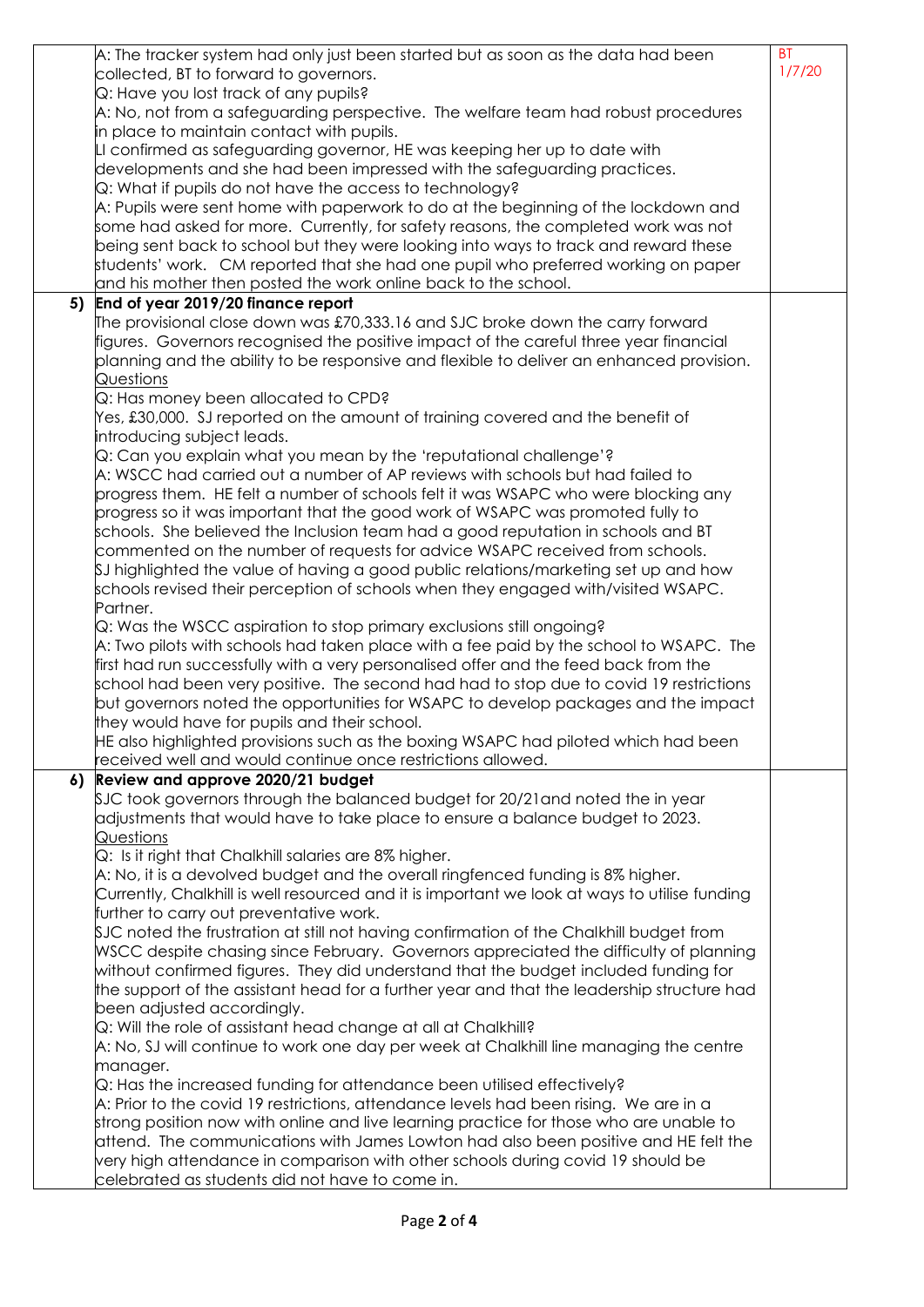|    | Q: Is there a contingency fund for the unprecedented events that are taking place as                                                                                     |                   |
|----|--------------------------------------------------------------------------------------------------------------------------------------------------------------------------|-------------------|
|    | we move forward after the restrictions. We cannot anticipate returning to 'normal' and                                                                                   |                   |
|    | must be prepared for the impact the isolation will have had on many students.                                                                                            |                   |
|    | A: We are preparing for extra demands following the impact on pupils' mental health,                                                                                     |                   |
|    | safeguarding concerns and other eventualities. Pastoral leads have been implemented                                                                                      |                   |
|    | $\alpha$ across all Centres. We are targeting needs so we can be responsive.                                                                                             |                   |
|    |                                                                                                                                                                          |                   |
|    | Governors complemented SJC on the excellent and clear presentation of the budget                                                                                         |                   |
|    | through slides. They highlighted staff and pupil wellbeing as a priority and asked that it<br>was constantly monitored and any concerns reported to governors. Governors |                   |
|    | believed the budget matched their strategic goals and were pleased to see the                                                                                            |                   |
|    | examples of the wide range of provision opportunities.                                                                                                                   |                   |
|    | Governors voted to approve the two budgets and unanimously approved the figures:                                                                                         |                   |
|    | Devolved Chalkhill: £540,834                                                                                                                                             |                   |
|    | Delegated WSAPC: £5,805,963.11                                                                                                                                           |                   |
| 7) | Anything to report on committee minutes                                                                                                                                  |                   |
|    | a) Chalkhill (16/1/20)                                                                                                                                                   |                   |
|    | Spring Term Chalkhill Report attached in absence of committee meeting                                                                                                    |                   |
|    | RA thanked SJ for the detailed report and asked him to pass on governors' thanks to                                                                                      |                   |
|    | Jackie Clack.                                                                                                                                                            |                   |
|    | b) Resources (12/2/20)                                                                                                                                                   |                   |
|    | Note Approval of:                                                                                                                                                        |                   |
|    | Scheme of Delegation                                                                                                                                                     |                   |
|    | SFVS<br>$\bullet$                                                                                                                                                        |                   |
|    | statement of internal control<br>$\bullet$                                                                                                                               |                   |
|    | charging & remissions                                                                                                                                                    |                   |
|    | On the recommendations of the resources committee, governors unanimously                                                                                                 |                   |
|    | approved the four financial documents.                                                                                                                                   |                   |
|    | c) Learning and Standards (4/3/20)                                                                                                                                       |                   |
|    | Nothing to add to the minutes and all actions had been deferred until covid restrictions                                                                                 |                   |
|    | raised.                                                                                                                                                                  |                   |
|    | It was agreed scheduled committee meetings could go ahead on Microsoft Teams.                                                                                            |                   |
|    |                                                                                                                                                                          | R                 |
| 8) | Approval of last FGB minutes: 2 <sup>nd</sup> December 2019                                                                                                              |                   |
|    | The minutes were electronically signed and approved.                                                                                                                     |                   |
| 9) | <b>Matters arising/Action Grid</b>                                                                                                                                       |                   |
|    | Deferred to July meeting.                                                                                                                                                |                   |
|    | 10) Policies                                                                                                                                                             |                   |
|    | Receive updated statutory policy list - list uploaded onto sharepoint.                                                                                                   |                   |
|    | 11) is the website compliant and up to date? $-$ deferred to July meeting.                                                                                               |                   |
|    | 12) Governance                                                                                                                                                           |                   |
|    | a) Governors still to arrange biog for website CM, LI, TY & LC                                                                                                           | CM/LI/            |
|    | Governors without a biog were asked to send LR a short paragraph as soon as possible.                                                                                    | <b>TY&amp; LC</b> |
|    | School Emails & Sharepoint Access<br>b)                                                                                                                                  |                   |
|    | WSCC had made it a requirement for all governors to have a school email address.                                                                                         | <b>SJC</b>        |
|    | SJC to put governors in touch with IT lead to support with email address and access to                                                                                   | 1/7/20            |
|    | sharepoint.                                                                                                                                                              |                   |
|    | c) Governor Training<br>Deferred to July meeting.                                                                                                                        |                   |
|    | d) Any progress on parent governors                                                                                                                                      |                   |
|    | Deferred until covid 19 restrictions lifted.                                                                                                                             |                   |
|    | e) Confirmation all governors have a section 128 and school email address                                                                                                |                   |
|    | LR to copy TY and LW into email to Clare Griffin asking for their DBS applications to be                                                                                 |                   |
|    | continued. LC and LI to have their DBS ported across. All governors had a Section 128                                                                                    | <b>LR</b>         |
|    | in place.                                                                                                                                                                | 1/7/20            |
|    | 13) Plan for recommendation from committees to consider new timetable of governor                                                                                        |                   |
|    | meetings for effective working and governor INSET day training to be considered                                                                                          |                   |
|    | Deferred to July meeting.                                                                                                                                                |                   |
|    | 14) Update and recommendation from HT Performance Management Committee & process                                                                                         |                   |
|    | for next year<br>See confidential minutes.                                                                                                                               |                   |